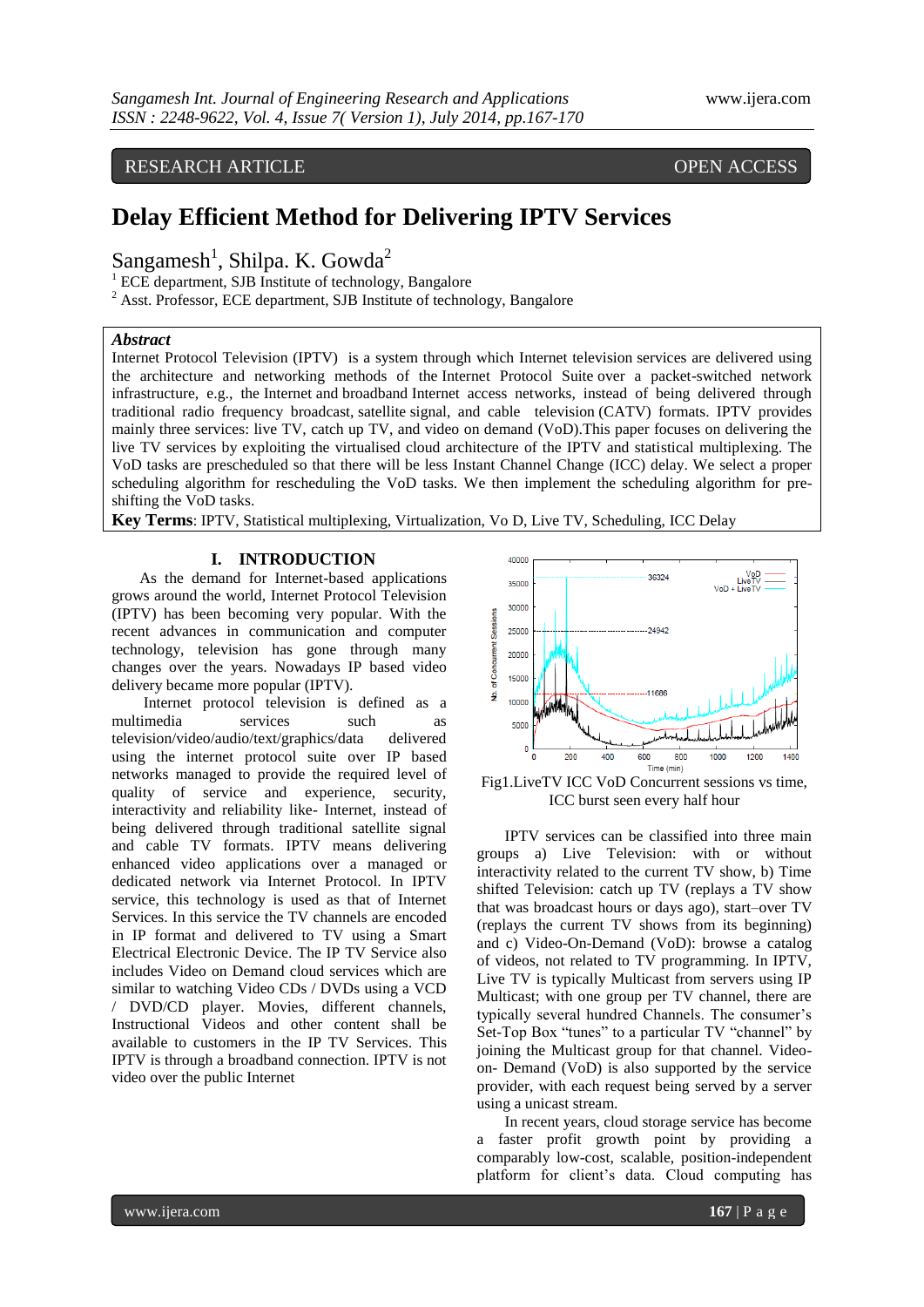recently changed the landscape of Internet based computing,Whereby a shared pool of configurable computing resources (networks, servers, storage) can be rapidly provisioned and released to support multiple services within the same infrastructure. Due to its nature of serving computationally intensive applications, cloud infrastructure is particularly suitable for content delivery applications. Typically LiveTV and VoD services are operated using dedicated servers.

Cloud based IPTV works on the principal of on demand delivery and real time scheduling in which there is a pool for all the resources which are allocated from Cloud service providers. Virtualized cloud-based services can take advantage of statistical multiplexing across applications to yield significant cost savings to the operator. However, achieving similar benefits with real-time services can be a challenge.

In virtualized environment, ICC is managed by a set of VMs. The number of such VMs created would be driven by the predictor (note that a (small) number of VMs would typically be assigned to each distinct channel).Similarly, for the VoD service, the cloud configures a number of VMs based on the currently active VoD sessions, and will adapt to meet user demand. When a physical server complex is shared for these services, it is desirable to minimize the total number of VMs deployed (thereby the resources used) to satisfy all these requests. The provisioning approach described above effectively uses virtualization to achieve this minimization of resource usage.

#### **II. Typical IPTV Architecture**

This section gives a brief understanding about the working of typical IPTV architecture. This architecture is used for providing the different services.



Fig 2 Typical IPTV Architecture

The main elements of IPTV are:

 TV Head-end: where live TV channels are encoded, encrypted and delivered in the form of IP multicast streams.

- VOD platform: where on-demand video assets are stored and served when a user makes a request in the form of IP unicast stream.
- Interactive portal: allows the user to navigate within the different IPTV services, such as the VOD catalog.
- Delivery network: the packet switched network that carries IP packets (unicast and multicast).
- Home gateway: the piece of equipment at the user's home that terminates the access link from the delivery network.
- User's [set-top box:](http://en.wikipedia.org/wiki/Set-top_box) the piece of equipment at the user's home that decodes and decrypt TV and VOD content and displays it on the TV screen.

These are the most commonly used elements for delivering the IPTV services, namely LiveTV and Video on demand.

### **III. Methodology**

We consider the deadlines associated with the Live TV and VoD. Live TV have time constraint but VoD can be delayed or advanced .We take advantage of virtualization and statistical multiplexing which are implemented in the cloud based IPTV architecture.

We studied different scheduling algorithms for pre scheduling the VoD tasks which have to be serviced at the burst period.

#### **III.a Virtualization of cloud resources**

Virtualization gives the ability to run multiple operating systems on a single physical system and share the underlying hardware resources.Virtualization plays a major role in the cloud computing technology, normally in the cloud computing, users share the data present in the clouds like application etc, but with virtualization users shares the Infrastructure. the main usage Virtualization Technology is ,Normally cloud providers provide the applications with the standard versions to their cloud users, for suppose if the next version of that application is released, then cloud provider has to provide the latest version to their cloud users and practically it is possible but it is more cost expensive. By using virtualization, all severs and the software application which are required by other cloud providers are maintained by the third party people, and the cloud providers has to pay the money on monthly or annual basis.

#### **III.b Statistical Multiplexing**

Two forms of multiplexing are commonly used today: time-division multiplexing and statistical multiplexing. Time-division multiplexing is providing a fixed amount of bandwidth for each incoming stream. The packets from each incoming stream are placed into one or more timeslots in the combined stream. Generally, this allocation can be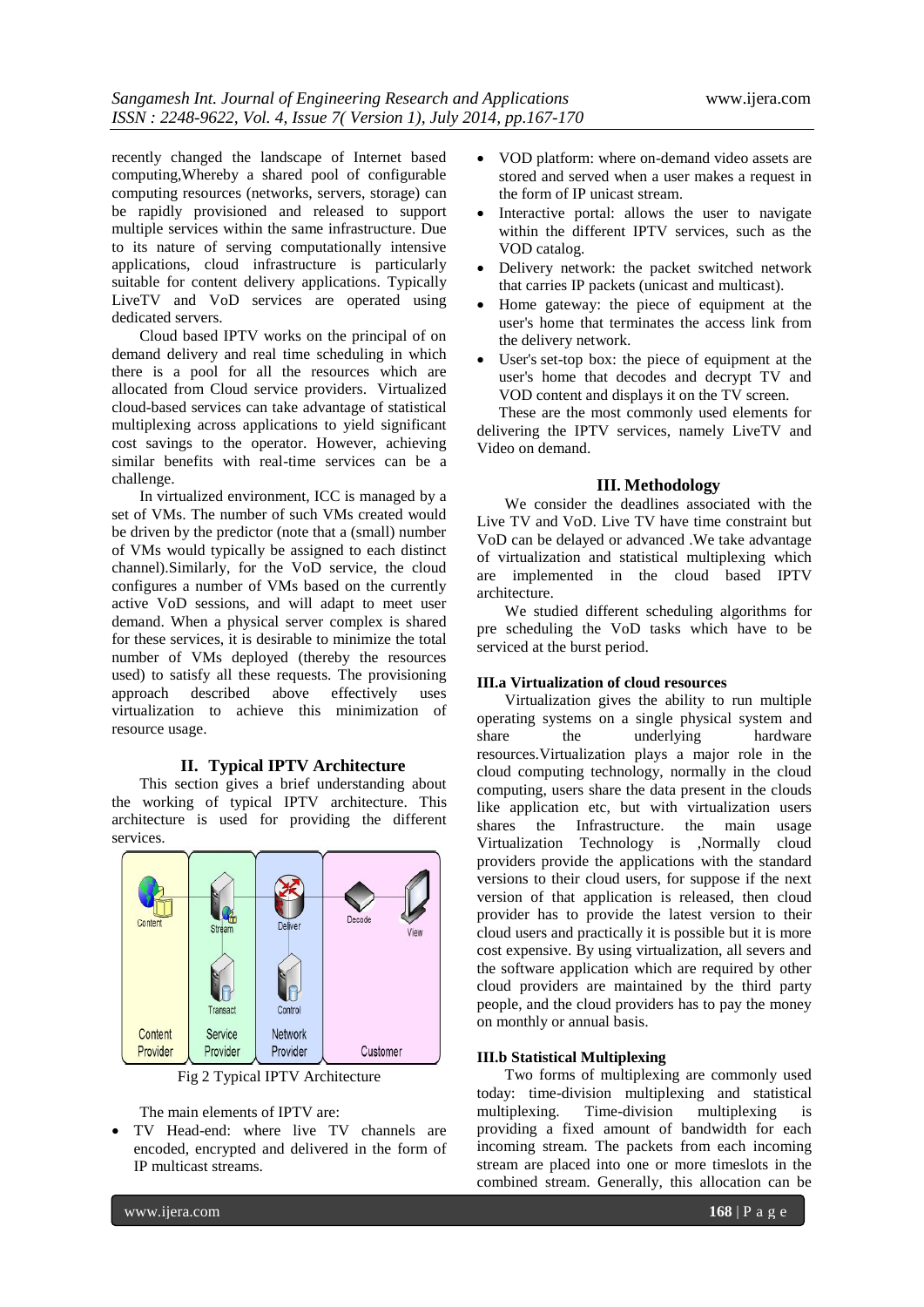adjusted to accommodate streams that require variable bandwidth, or in systems where the allocation cannot be changed rapidly or while the system is in use.

Statistical multiplexing allocates bandwidth to input channels in response to their needs; high-speed channels receive a larger amount of the overall network capacity. The systems can be configured with a maximum and a minimum bit rate for each tributary stream. Virtualized cloud based service can take advantage of statistical multiplexing across applications.

### **III.c Earliest Deadline First**

Earliest deadline first (EDF) or least time to go is a dynamic scheduling algorithm used in real-time operating systems to place processes in a priority queue. Whenever a scheduling event occurs (task finishes, new task released, etc.) the queue will be searched for the process closest to its deadline. This process is the next to be scheduled for execution. EDF is an optimal scheduling algorithm on preemptive uniprocessors, in the following sense: if a collection of independent jobs*,* each characterized by an arrival time, an execution requirement and a deadline, can be scheduled (by any algorithm) in a way that ensures all the jobs complete by their deadline, the EDF will schedule this collection of jobs so they all complete by their deadline. With scheduling periodic processes that have deadlines equal to their periods, EDF has a utilization bound of 100%.

EDF can guarantee that all deadlines are met provided that the total CPU utilization is not more than 100%. Compared to fixed priority scheduling techniques like rate-monotonic scheduling, EDF can guarantee all the deadlines in the system at higher loading.

However, when the system is overloaded, the set of processes that will miss deadlines is largely unpredictable (it will be a function of the exact deadlines and time at which the overload occurs.) This is a considerable disadvantage to a real time systems designer. The algorithm is also difficult to implement in hardware and there is a tricky issue of representing deadlines in different ranges (deadlines must be rounded to finite amounts, typically a few bytes at most). If a modular arithmetic is used to calculate future deadlines relative to now, the field storing a future relative deadline must accommodate at least the value of the (("duration" {of the longest expected time to completion  $*$  2) + "now"). Therefore EDF is not commonly found in industrial real-time computer systems.

Instead, most real-time computer systems use fixed priority scheduling (usually rate-monotonic scheduling). With fixed priorities, it is easy to predict that overload conditions will cause the low-priority

processes to miss deadlines, while the highestpriority process will still meet its deadline. There is a significant body of research dealing with EDF scheduling in real-time computing; it is possible to calculate worst case response times of processes in EDF, to deal with other types of processes than periodic processes and to use servers to regulate overloads.

In this paper we use this algorithm to properly schedule the VoD tasks based on the deadlines associated with each task.

#### **IV. Implementation**

We implement the EDF algorithm for rescheduling the VoD tasks. We use MATLAB tool for simulating the project. The results are shown in the next section.

#### **V. Results and Discussions**

The figure below shows the tasks before applying the EDF algorithm and after applying the algorithm.



Fig 3. VoD frame at the  $21<sup>st</sup>$  time instant, before applying the EDF algorithm



Fig 4. VoD frame at  $21^{st}$  time instant, after applying the EDF algorithm